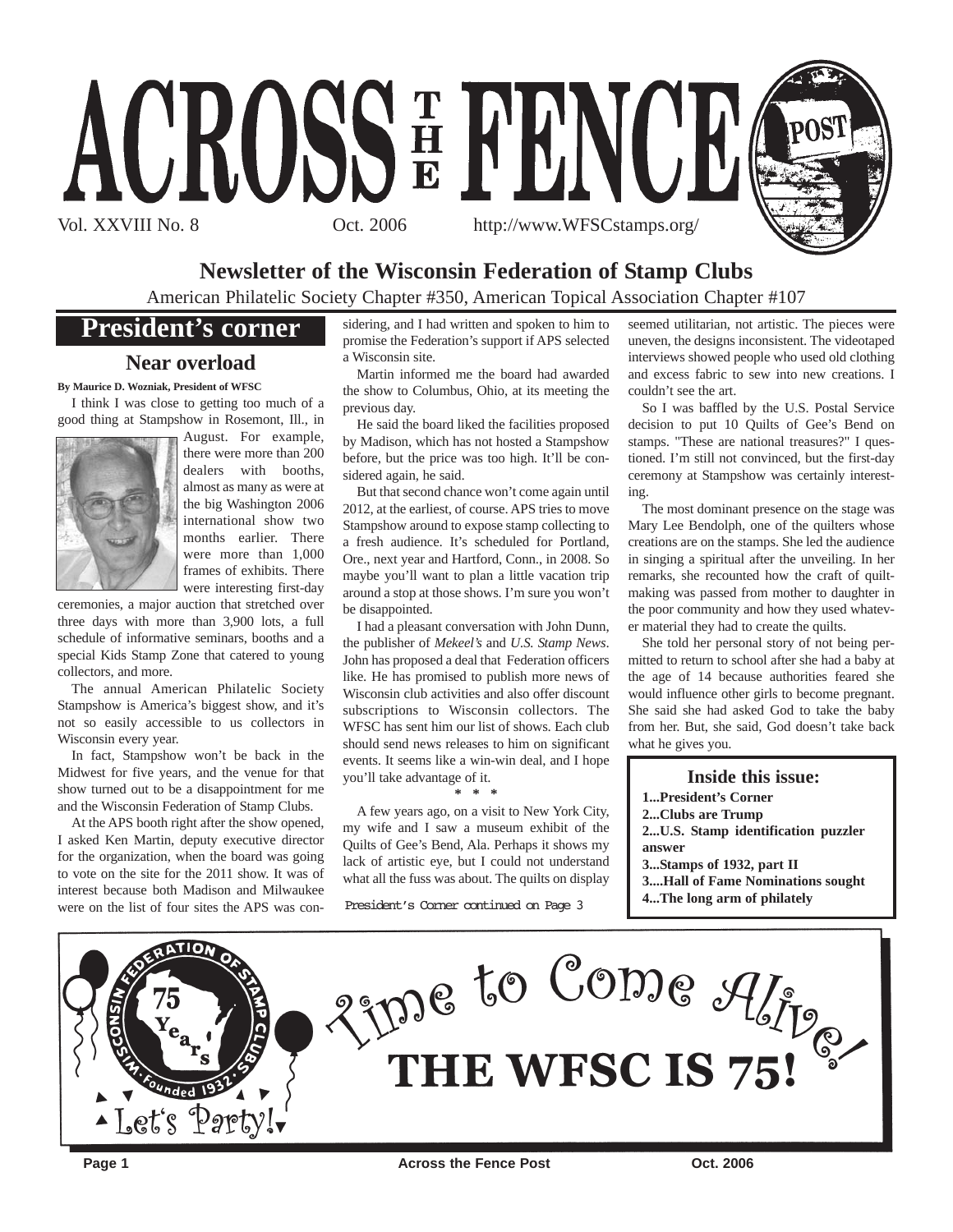# **Clubs are Trump**

**By Maurice D. Wozniak, President of WFSC** As clubs began to gear up this fall for a more active stamp collecting season, many used their newsletters to list all the meetings for the year – along with their expected programs, if known.

Including (and updating) a complete list allows members to fill in their calendars ahead of time and helps to ensure good attendance. Knowing a program topic ahead of time allows members to prepare for the program – and if there are gaps remaining perhaps someone will suggest ideas that will prove useful.

**Badger Stamp Club**, **Madison Philatelic Society**, and **Oshkosh Philatelic Society** each sent out its meeting list on a separate, colored,

#### **U.S. Stamp identification puzzler answer**

The September U.S. Stamp Identification puzzler pictures a portion of the vignette

from the 4c Mesa Verde stamp of the 1934 National Parks commemorative set. The stamp, Scott 743, was released Sept. 25, 1934.

Thanks to all who entered.

card-stock insert that would attract attention. Each included other information, such as officers' names and meeting locations. **\* \* \***

### **Program ideas**

At the **Oshkosh Philatelic Society** Philatelic Dinner, Oct. 16, dealer William B. Robinson of Green Bay will speak on what a stamp collector should do to prepare for disposal of his or her collection. Robinson often has to deal with non-collecting family members trying to settle a collector's estate. If the collector conveys his wishes to heirs or the estate administrator ahead of time, it makes disposal simpler and less traumatic.

An opportunity to trade, sell or buy each other's hobby items was offered at an evening meeting of the **Kenosha Stamp & Cover Club**. Members could lay their wares, with prices on them, on tables so everyone could browse. There was also a Dollar Table, which was popular at the same event last year.

Prior to the meeting, at 2 p.m., members were offered an opportunity to tour the Kenosha Post Office. Postmaster Karen Garber extended the invitation to visit when she participated with the club at Kenosha Expo '06, earlier this year.

At a "show and tell" portion of a **Kettle Moraine Coin and Stamp Club** meeting, members were shown material gathered at (and through) Washington 2006 and two coin-related promotional items, and told about a perforation variety in the U.S. Vegetable stamps. "Show and tell" should be part of every meeting. It gets members accustomed to talking about their hobby and may open to others new avenues of collecting. **\* \* \***

#### **What others are doing**

The second annual bourse sponsored by the **Oshkosh Philatelic Society** will be held Nov. 18. OPS formerly held an annual show, but it lapsed for several years. This most recent effort is a so-far successful attempt at a revival. OPS is starting its 77th year of operation.

A member of the **Milwaukee Philatelic Society** who has experience buying and selling on eBay has offered to help fellow club members use the online auction service.

The *Badger Stamp Club Bulletin* boasts, "There are 103 on our membership rolls... That means we are the biggest stamp club in Wisconsin..." Then the *Milwaukee Philatelist*, newsletter of the Milwaukee Philatelic Society, boasts, "Checking our membership lists, we now have 113 members. This makes us the largest club in Wisconsin." It's good, healthy competition, and it means more collectors get a chance to enjoy the fellowship of stamp collecting.

Badger Stamp Club has begun sending its meeting minutes to many members via e-mail to save time and money.

The **Northwoods Stamp and Coin Club** had only three people in attendance at its July meeting, ample evidence of why some clubs shut down for the summer. But at least the three people got together to talk about their hobby.

Carolyn Henry, who joined the **Kenosha Stamp & Cover Club** in 2005, was named the club's Member of the Year because of her extensive volunteer activities on behalf of the club. According to the *KS&CC Post Scripts* newsletter, she is also a relative newcomer to the hobby.

The Kenosha club has voted to amend its constitution to improve its economic viability. Dues were raised to \$15 a year (\$20 for couples), and the free lifetime membership was eliminated.

*Information for "Clubs Are Trump" is gathered from club newsletters. Please send newsletters to Maurice D. Wozniak, 1010 Berlin St., Waupaca WI 54981.*

# **Wisconsin Federation of Stamp Clubs officers** Across the Fence Post is the official publication of

PRESIDENT Maurice D. Wozniak 1010 Berlin St. Waupaca, WI 54981

715-258-2025 berliners2@sbcglobal.net

#### VICE PRESIDENT Hank Schmidt

P.O. Box 31 5 3 Oshkosh, WI 54903 artcoy@vbe.com

#### CENTRAL OFFICE/SECRETARY Vacant

### **TREASURER**

Paul T. Schroeder 1750 W. 5th Ave., Apt. F Oshkosh, WI 54902 920-426-2059

### VP YOUTH DIVISION

#### MaryAnn Bowman P.O. Box 14 51 Waukesha, WI 53187

NE REGION VP

### Al Marcus (maram@tds.net)

Green Bay Phil. Soc. Northwoods Phil. Soc. (Iron Mountain) Outagamie Phil. Soc. Wisc. Postal Hist. Soc.

#### EAST CENT. REGION VP Vern Witt

Fond du Lac Stamp Club Kettle Moraine Coin & Stamp Club Manitowoc Phil. Soc. Oshkosh Phil. Soc. Sheboygan Stamp Club

### SW REGION VP

Valerie Cook Badger Stamp Club Baraboo Stamp Club Janesville Stamp Club Monroe Stamp & Postcard Club Rockford Stamp Club

#### SOUTH CENTRAL REGION VP Art Gaffney stehlee@aol.com

Waukesha County Phil. Soc.

# SE REGION VP Art Schmitz

piscine@execpc.com Am. Top. Assn. (Chap. 5) Belle City Stamp Club Kenosha Stamp & Cover Club North Shore Phil. Soc. (Milw.) Northwestern Mutual Stamp Club Polish American Stamp Club Wauwatosa Phil. Soc.

#### Art Petri

American Air Mail Soc. (Billy Mitchell Chapter) Germany Phil. Soc.

(Chap. 18) Italian American Stamp Club Milwaukee Phil Soc.

# CENTRAL REGION VP

### Gregg Greenwald

bluebird@tznet.com Central Wisc. Stamp Club Chippewa Valley Stamp Club Northwoods Stamp & Coin Club (Rhinelander)

Wisconsin Valley Phil. Soc.

the Wisconsin Federation of Stamp Clubs, Inc., a 501c3 non-profit organization. WFSC also is a life member of the APS (since 1953). For more information about WFSC, please contact the Central Office.

AFTP is published monthly September through April, and every other month May through August (10 issues per year). News of Wisconsin collectors, club news and gratis original philatelic features are welcomed. The editor accepts submissions in any format, but prefers email if possible. Editor reserves the right to make editorial changes to submitted copy.

Material appearing in AFTP not carrying an individual copyright notice may be reproduced only by not-

for-profit organizations, provided the author(s) and AFTP receive credit or attribution. All materials carrying an individual copyright notice are the sole property of the author(s). Unless explicitly stated by an officer in conjunction with official WFSC business, opinions expressed by the editor or individual authors are not necessarily endorsed by the WFSC.

Submission deadlines for editorial and avertisingmaterials are for the 1st of the month preceding month of publication (i.e. Jan. 1 for Feb. issue).

All show calendar information, along with all other editorial matter and listings, should be sent to: Wayne L. Youngblood, Editor ATFP, P.O. Box 262, Iola WI 54945- 0262. (yngblood@athenet.net) phone: 715-467-4416 .

Advertising material and payment should be sent to Dave Carney, Advertising Manager, AFTP, P.O. Box 55, Kimberly, WI 54136-0055. (dcarneyl@new.rr.com) pnone: 920-687-9077. For a complete list of advertising rates and policies (display, classified and listings), request a copy from the advertising manager.

ded 1932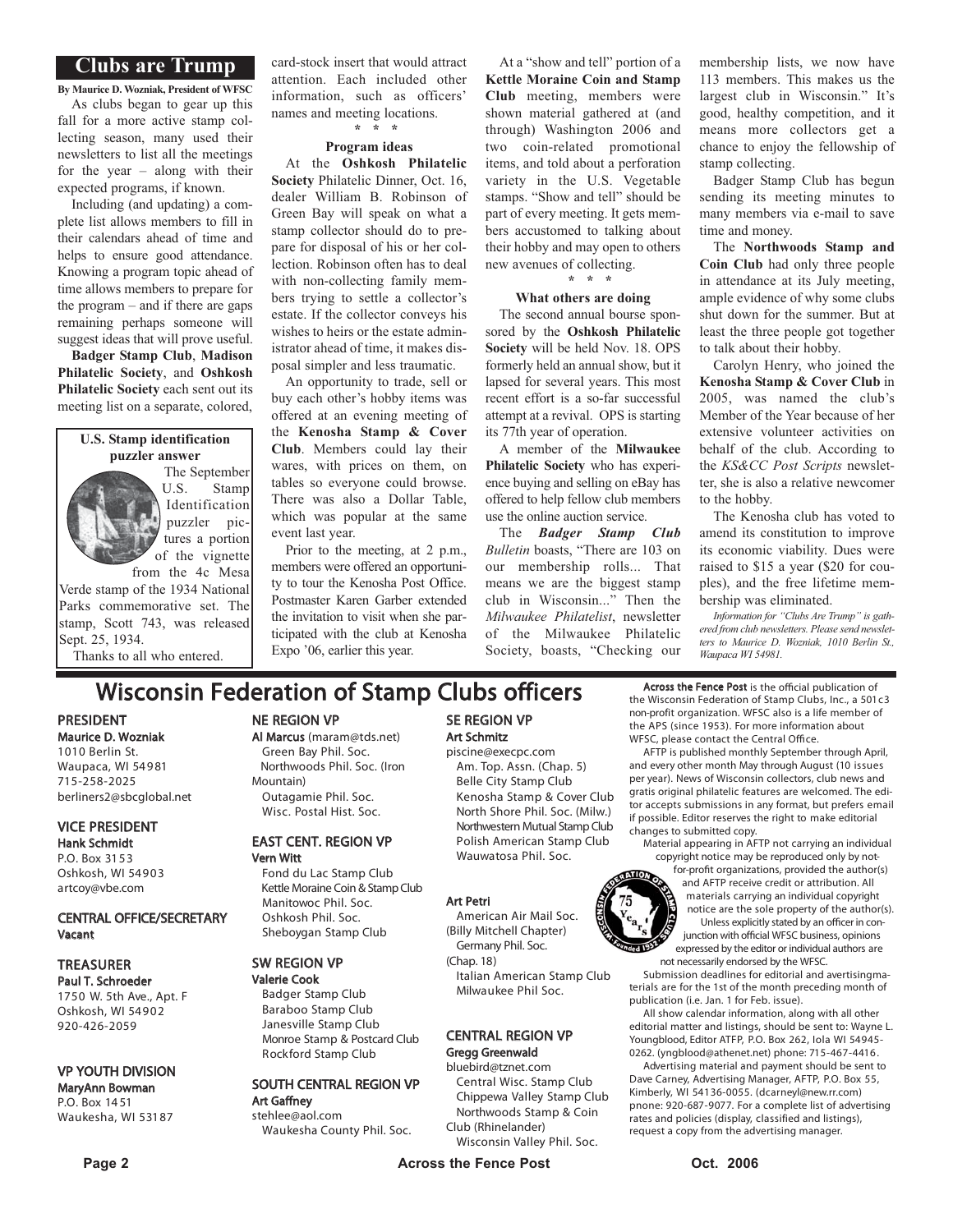# **When WFSC was born 75 years ago: The stamps of 1932, part II**

#### **By Maurice D. Wozniak**

Besides the overarching George Washington Bicentennial commemorative set and look-alike definitive stamps issued in 1932, only six other United States commemoratives appeared that year to tempt the founders of the Wisconsin Federation of Stamp Clubs. Each of those stamps featured touches of drama, and none more than the first U.S. stamps to celebrate this nation's hosting of the Olympic Games.

Issued Jan. 25, 1932, was the "Ski Jumper" stamp, which has confounded collectors ever since. At issue is what kind of sport is depicted on the small 2c stamp, which was issued in conjunction with the Winter Games at Lake Placid, N.Y.

In their book, *The United States Postage Stamps of the Twentieth Century, Vol. 2*, Beverly S. King and Max G. Johl make light of contemporary criticism by The *Detroit News*, which noted that the subject of the stamp "holds loosely in either hand a stout stick of the sort used in alpine climbing and cross country skiing, but not by jumpers."

"In spite of this type of criticism by some who obtain pleasure in finding fault, the stamp was very pleasing," King and Johl noted. They did, however, reveal in their classic book two preliminary designs that showed an unmistakable ski jumper. Moreover, the body language of the athlete seems more in keeping with a downhill skier negotiating a mogul than a soaring jumper.

The issue also features one of the more interesting plate flaws in U.S. stamp production, the so-called "red snowball." It is a red dot that appears in front of the skier on one stamp.

The postal rate change of 1932 affected planning for stamps to support the Summer Games that were held in Los Angeles, Calif. The origi-





The 1932 commemorative for the Winter Games featured controversey over just exactly what sport was depicted. The issue also sports a popular, though seldom seen, plate variety known variously as the "strawberry snowball variety." It is likely a plate gouge.

nal plan was to issue – on May  $15 - a$  2c stamp for first-class domestic postage, and a 5c stamp for letters sent abroad. The anticipated increase to a 3c letter rate put the plans on hold, however, until the president signed the rate-change bill on June 6.

Anticipating the new rate, the U.S. Post Office Department had prepared the first-class

stamps with a denomination of 3c. It released the stamps in Los Angeles June 15 instead of waiting until July 6, when the new rates went into effect. The 5c stamp, which also reflected the domestic airmail rate, remained unchanged, and when airmail **Both the Arbor Day and 3c Olympic** rates rose to 8c its sales suffered. issue of 1932 featured living people. The latter, printed in a rich

blue, features the *Discobolus* statue by the Greek sculptor Myron. It is the stamp on which gripper cracks on the printing plate were discovered.

When the purple 3c stamp was issued, people suggested the figure of the runner at a starting line looked a lot like Charles Paddock, a flamboyant world champion. Instead, the Post

### **President's Corner**, from page 1

Later, I overheard Janet Klug, APS president, comment on how moving the ceremony was. "I was almost in tears," she said. I'm sure she was not alone. It was the kind of emotion you don't often hear at a stamp-issuing ceremony.



Gonzga Hall \* 92nd & Greenfield \* Milwaukee Exit I-894 & Greenfield or I-94 & 84th St. (815)-262-9117 **TKURZINSKI2002@YAHOO.COM**

Office revealed, a photo of J. A. Le Coney of Lafayette College, also a world-class sprinter, was used and the image altered slightly. Le Coney was just a model, not the subject of the commemorative, the Post Office said.

There was no doubt, however, about the identities of the two children featured on the 2c Arbor Day commemorative, issued April 22, to support a practice that started in the Nebraska legislature in 1872 and had spread nationwide. In the search for a suitable stamp illustration, it was suggested that children planting a tree would capture the idea, and so the son and daughter of Alvin W. Hall, director of the Bureu of Engraving and Printing, posed for the picture in Hall's yard.

Although the designer took some liberties in his depiction of the scene – giving the boy a spade instead of a coal shovel, for example – the two people and the house across the street in the background remain recognizable.

> To promote the Arbor Day stamp, the USPOD sent a form letter to state colleges, along with an example of the stamp.

After the new rate took effect on July 6, 1932, a significant quantity of the Arbor Day stamps remained unsold. When the local-delivery rate was

**Stamps of 1932** continued on Page 4

# **Call for Wisconsin Hall of Fame nominations**

Nominations are now being accepted for the 2007 Wisconsin Philatelic Hall of Fame. **The deadline is Dec. 31, 2006**. Qualifications required of nominees include:

1.) Contributions of purely local club nature shall not be the sole reason for selection to the Hall of Fame.

2) A deceased philatelist may not be nominated or considered for selection until three years after his or her death.

Submit your nomination(s), together with a statement identifying the nominee, a short philatelic biography and the reasons why that person should be selected for the Wisconsin Philatelic Hall of Fame to: Chairman, Wisconsin Philatelic Hall of Fame Committee, Verna Shackleton, 425 N. Linwood Ave., Apt 110, Appleton WI 54914.

Questions may be answered by e-mail corosec@sbcglobal.net.

Only WFSC member clubs may submit nominations, and each nomination must be seconded by two other member clubs. The nominating club is responsible for making arrangements with the seconding clubs to provide those seconds. The nomination and seconds should all be sent to the Chairman of the Hall of Fame Committee in one mailing.